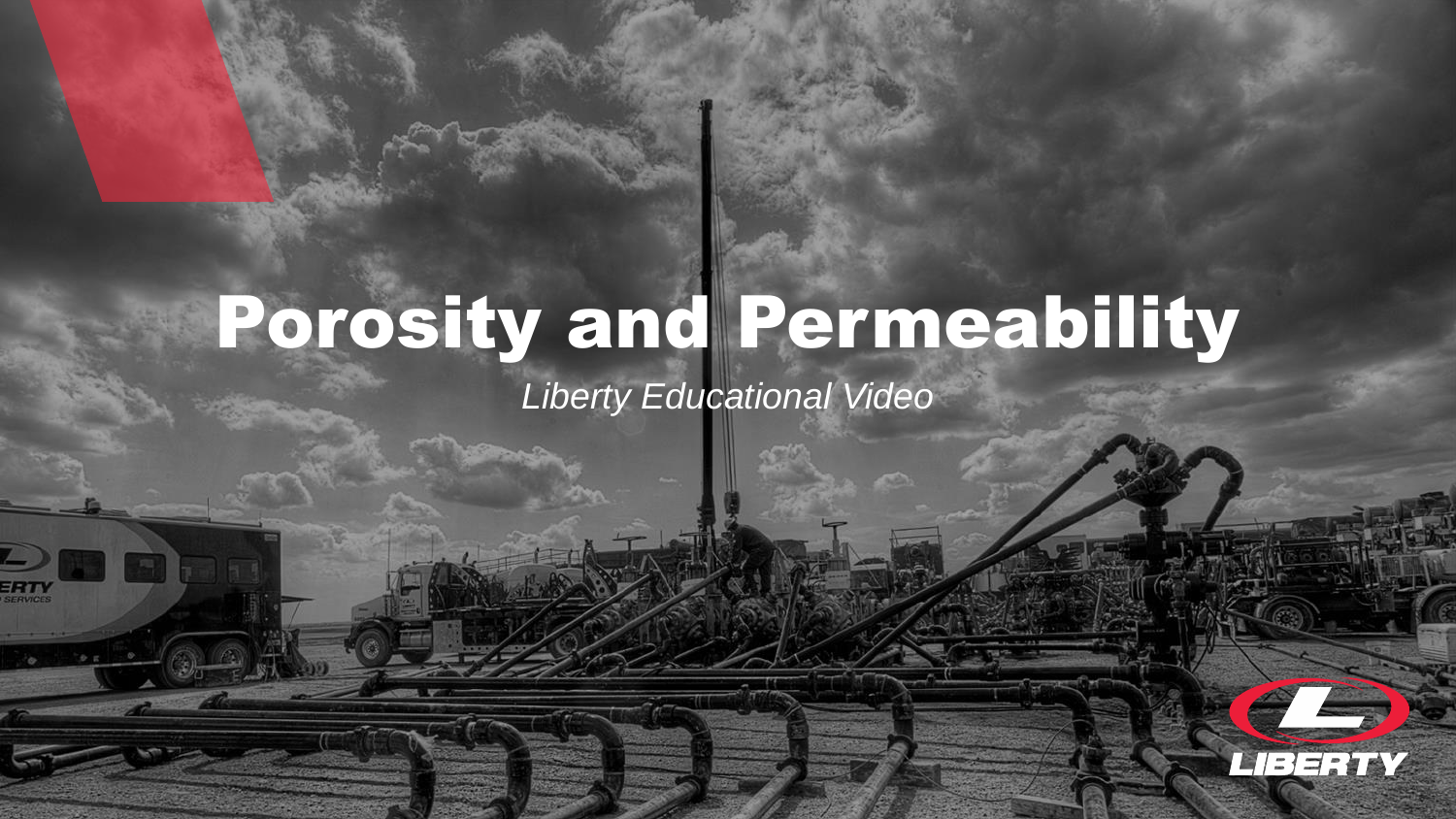

• Fraction of open space in rock





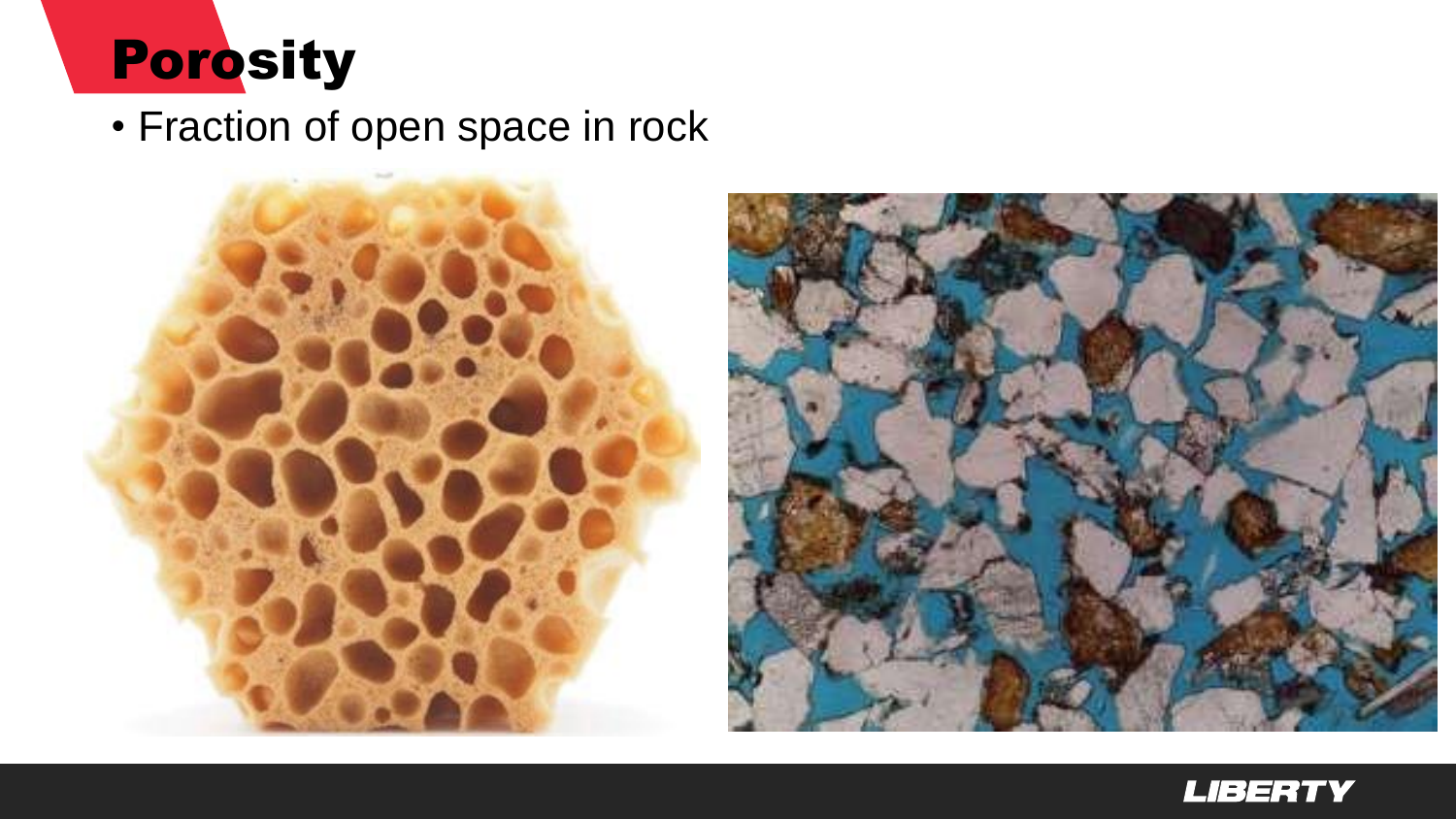### **Permeability**

• Ability of rock to support flow-through of liquid or gas



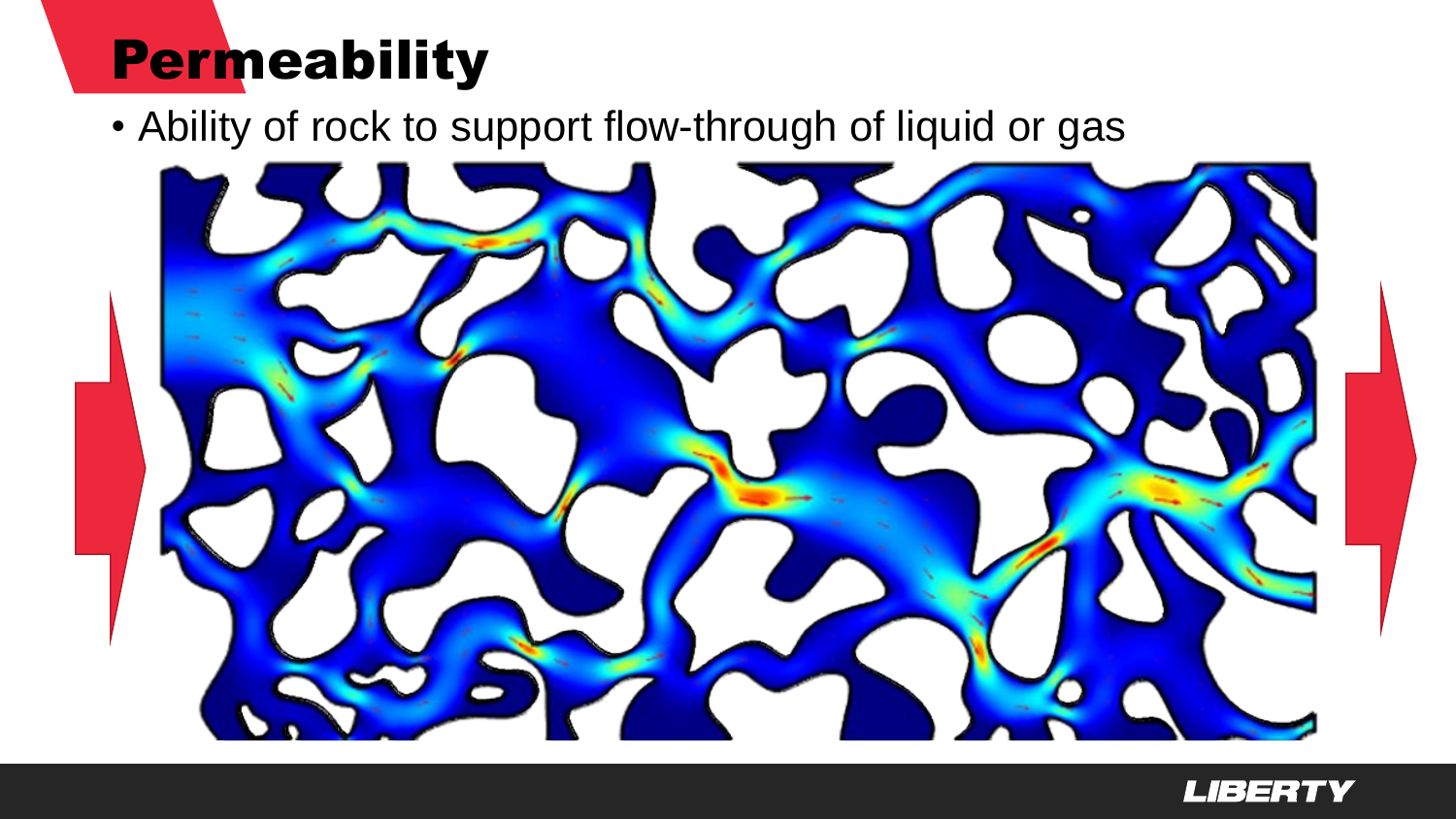# Test Results and Extrapolations for Rock

MD kD D mD μD nD

| <b>Test Tube</b>              | #1             | #2                         | #3   | #4   |             |
|-------------------------------|----------------|----------------------------|------|------|-------------|
| <b>Particle Diameter (in)</b> | 0.50           | 0.16                       | 0.03 | 0.01 |             |
| <b>Mesh</b>                   | $\overline{2}$ | $\mathbf b$                | 30   | 80   | $-3.2x$     |
| <b>Application</b>            |                | Marbles Steelshot Proppant |      |      |             |
|                               |                |                            |      |      | $\sim$ 10 x |

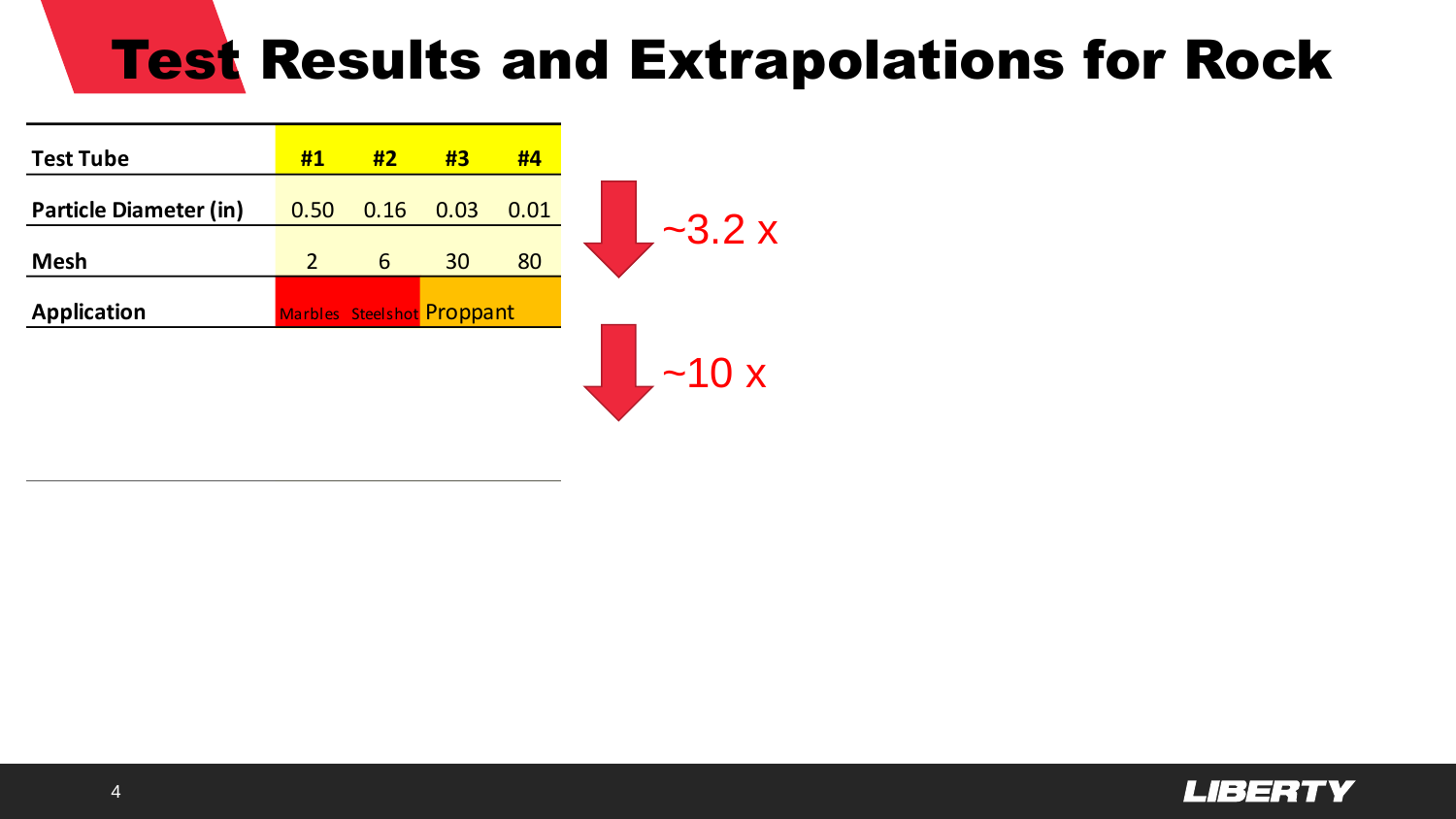## **Permeability and Frac'ing**

- This graphic represents conventional (sand) frac'ing and unconventional (shale) frac'ing
- Permeability spans many orders of magnitude
- Frac designs require adjustments driven by rock permeability